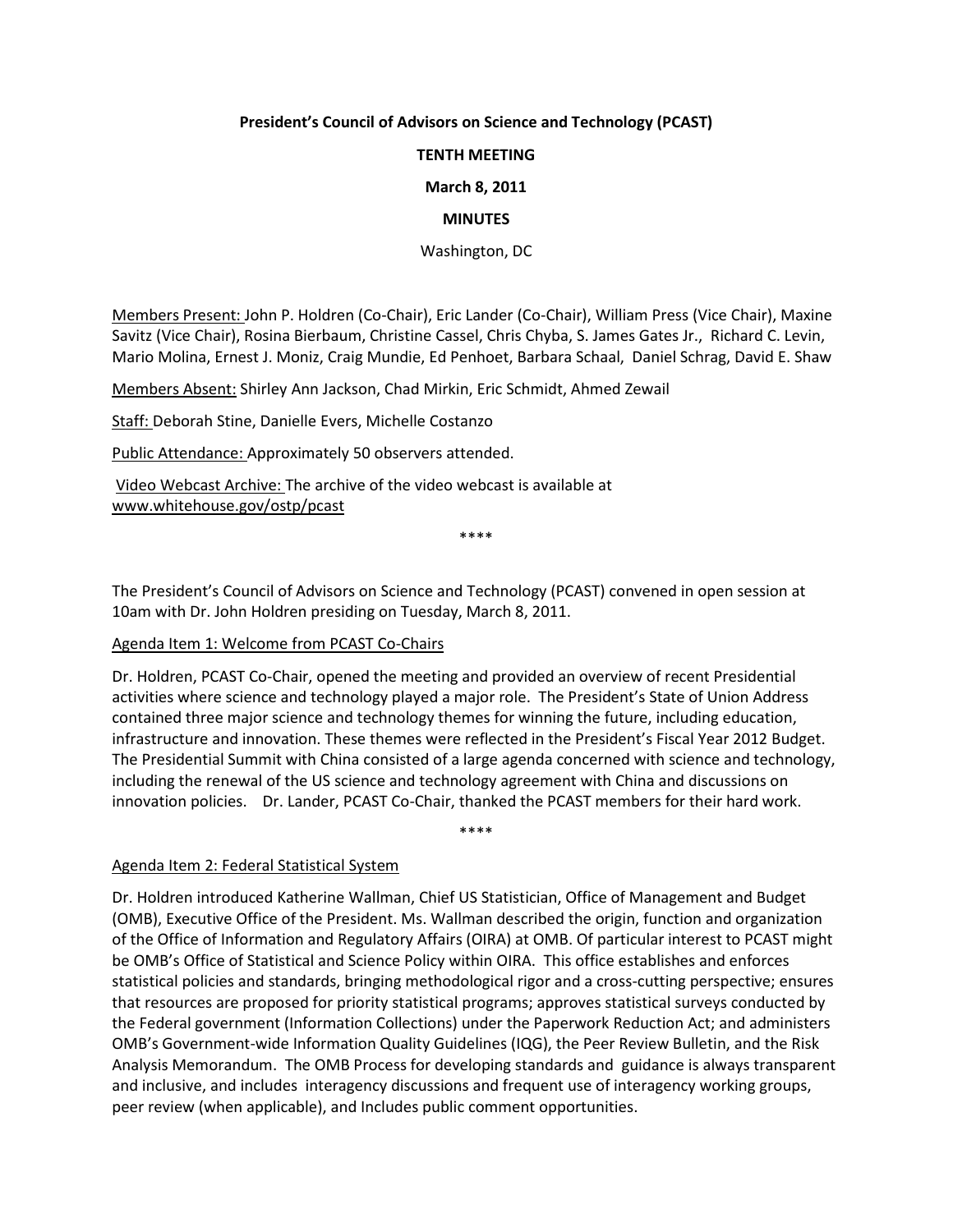Following Mr. Wallman's remarks, PCAST members asked a number of questions. Among the issues discussed were balancing the openness of data with data security; federal agencies' role in correcting for selection bias of data derived from voluntary respondents (such as unemployment data); the implications of the memo on scientific integrity on OMB; organization of data for ease of access; concerns about data protection and accuracy when the source of information was internet surveys, and collection of detailed and cross cutting information that is beyond the capacity of paper form and web survey (e.g. tax forms).

\*\*\*\*

## Agenda Item 3: Update on Status of Implementation of PCAST Influenza Report Recommendations.

Dr. Eric Lander introduced Drs. Nicole Lurie, Assistant Secretary for Preparedness & Response, U.S. Department of Health and Human Services (HHS) and Robin Robinson, Director, Biomedical Advanced Research and Development Authority, HHS.

Dr. Lurie started by highlighting the importance of information to ensure proper crisis response and assessment. She said the goal of her session is to give an update on progress made toward implementing PCAST recommendations which centered around "more, better, faster" including both short- and long-term impacts. She described advancements around the development of diagnostics to identify new threats, shortening of the time to manufacture, test and license influenza vaccines, establishment of a fill-finish manufacturing network, development of adjuvants, next-generation vaccine technologies, live-attenuated virus vaccines, and domestic vaccine manufacturing infrastructure. Dr. Lurie also discussed the importance of consideration of medical countermeasures, regulatory science, and HHS governance. Dr. Lurie closed with some reflections on H1N1 that go beyond the PCAST recommendations, which derived from recent events and highlight the need to have a scientific basis for emergency response.

Following Dr. Lurie's remarks, PCAST members asked her a number of questions. The discussion centered on bioterrorism preparation, the adequacy of funds to accomplish agency goals, the adaptability of the Biomedical Advanced Research and Development Authority partner-facility (ranging from rapid response emergency to route circumstances), the response of health care delivery system to crisis in the context of the new health care reform accountable care organizations, regulatory science, and international collaboration ranging from early surveillance to response.

\*\*\*\*

# Agenda Item 4: Defense Nuclear Nonproliferation Research and Development

Dr. Holdren introduced Anne Harrington, Deputy Administrator for Defense Nuclear Nonproliferation, National Nuclear Security Administration. Ms. Harrington discussed the important role science plays in the Department of Energy and the breadth of items NNSA addresses. She highlighted specific examples including the collaborative efforts to promote nuclear nonproliferation research and development, technical responses to the New START treaties, means of verifying warhead presence using neutrons and assuring confidence that the declaration of warhead counts are correct while not revealing sensitive information, new technologies for warhead dismantlement including an information barrier to protect design information, and NNSA collaborations with academia, other government agencies and industry to bring technology to the market.

Following Dr. Lurie's remarks, PCAST members asked her a number of questions. Issues discussed included the relationship of the Department of Homeland Security and NNSA, basic research beyond university collaboration to build NNSA research capability, implications and opportunities of 123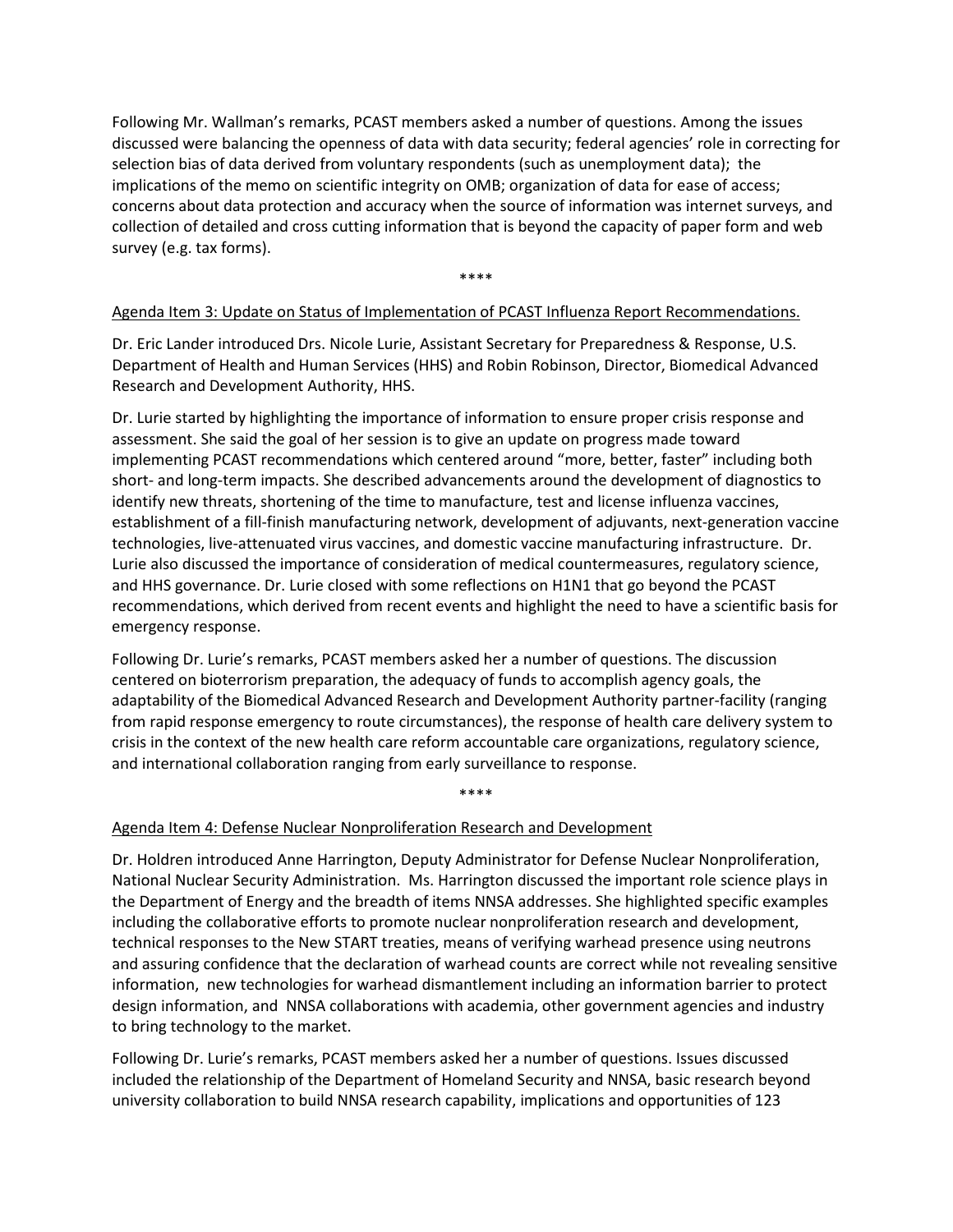agreement with Russia and nuclear opportunities in the Middle East, basic research carried out in unclassified academic environments, engaging countries beyond Russia (New START treaties) in monitoring technologies, and the countries involved in verification of nuclear nonproliferation.

\*\*\*\*

#### Agenda Item 5: Public Comment

PCAST heard from members of the public in person. The following individuals provided oral comments to PCAST:

- 1. *Kwame Gyamfi*, Director, iSonar
- 2. *Robert Berdahl*, President, Association of American Universities.
- 3. *Howard Gobstein,* Executive Vice President, A.P.L.U. -- Association of Public and Land-grant Universities

Numerous individuals provided written comments to PCAST that are posted on the PCAST website.

\*\*\*\*

#### Agenda Item 6: PCAST Study Updates

The Biodiversity Preservation and Ecosystem Sustainability working group Co-Chairs, Rosina Bierbaum and Barbara Schaal requested approval of a draft PCAST report entitled "Sustaining Environmental Capital: Protecting Society and the Economy." Dr. Bierbaum and Dr. Schaal provided an overview of the report. They indicated that the central challenge in maintaining ecosystems is to assure the continued flow of ecosystem services, while also meeting society's demands for those services. The report describes the role of environmental capital, ecosystems, ecosystem services, biodiversity, the drivers of degradation, and the rationale for involvement of the government. The proposed recommendations stress the need to develop a comprehensive and integrated view across government and disciplines ranging from biodiversity to social sciences to economics; and, the need for a modest investment in generating new essential knowledge, leveraging ongoing work, and building data infrastructure. After a series of questions by PCAST members focusing on the impact of the report on jobs, cost of implementation, coordination of state, federal and international stakeholders and climate change, the report was approved for public release, subject to editorial changes.

Jim Gates, co-chair of the PCAST Science, Technology, Engineering, and Mathematics (STEM) Higher Education working group, provided an update on the status of the PCAST's report. Among the issues discussed was the scope of the report, focusing on the transition from high school through the first two years of higher education including public, private, and for-profit universities and community, technical, and four-year institutions. Dr. Gates reported that STEM includes all fields of science, technology, engineering, and mathematics including the social sciences, with the goal promoting a more STEMcapable workforce and increasing the number of STEM capable college graduates. The statement of task includes a focus on STEM higher education outcomes, available data, the role of instructional tools and educational technologies, model programs, reducing hurdles to implementing programs, and appropriate monitoring. Following Dr. Gate's remarks, PCAST members asked a number of question and made several comments, including inquires regarding the difference between training and education and the supporting the focus on the first two years.

\*\*\*\*